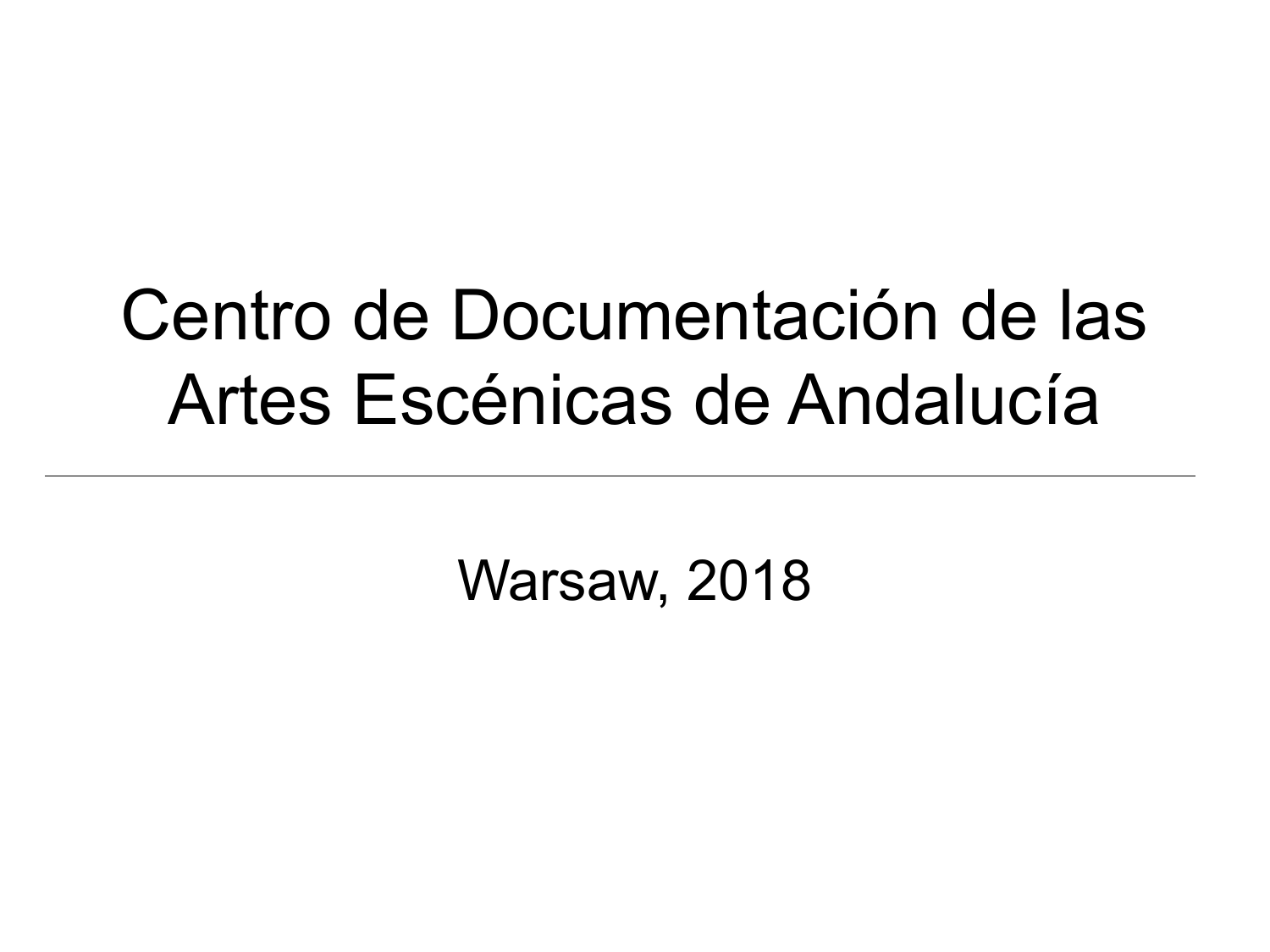# Some historic facts

- More than 25 years old
- Hosted by the Andalusian Ministry of **Culture**
- Crucial moment: 2012

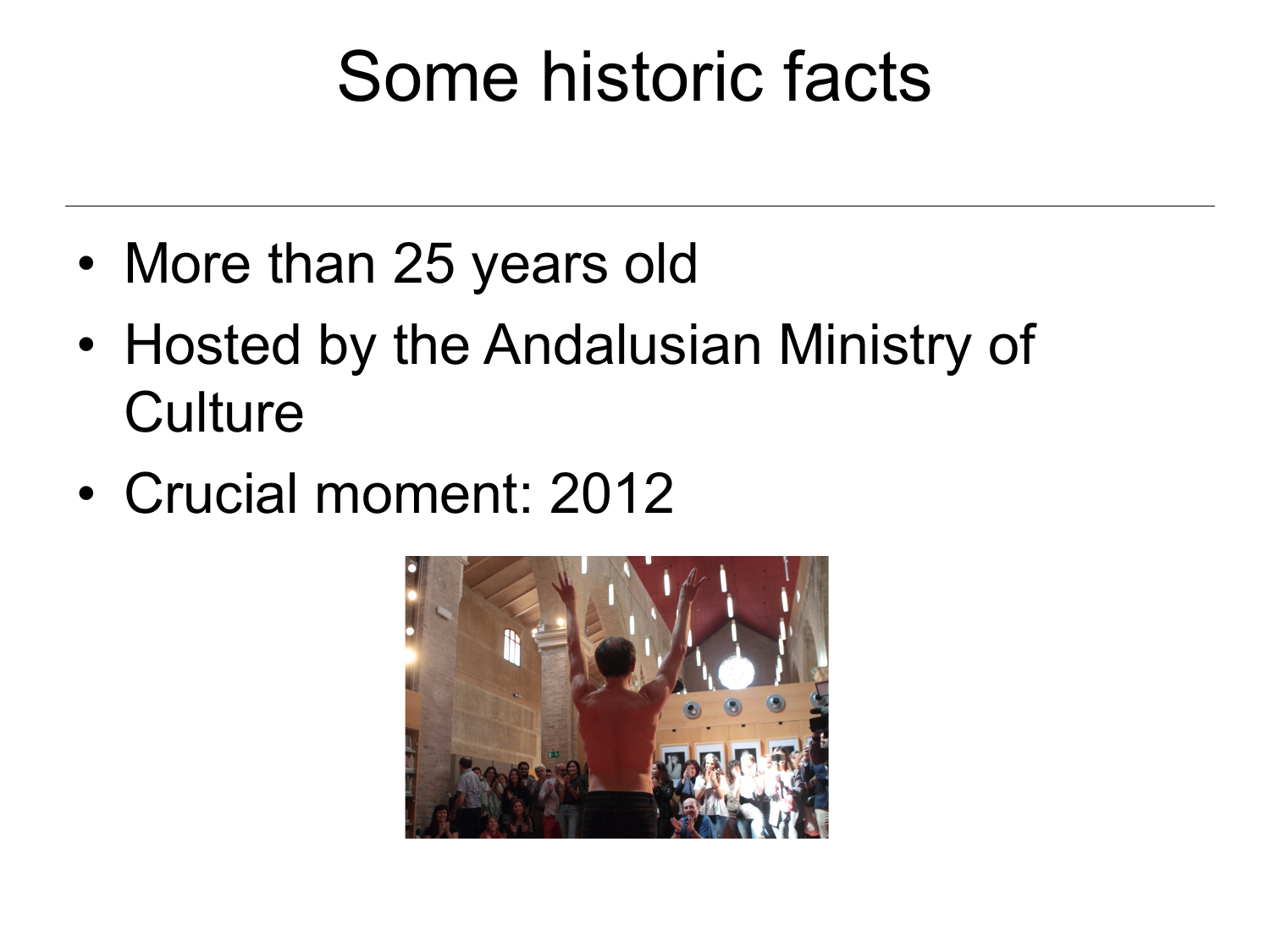Most important facts in 1st semester 2018

- ELEKTRA
- 1st semestre: 9.128 digital images total: more than 280.916
- 70 audiovisuals
- HISPANA AND EUROPEANA 35.707 items in Europeana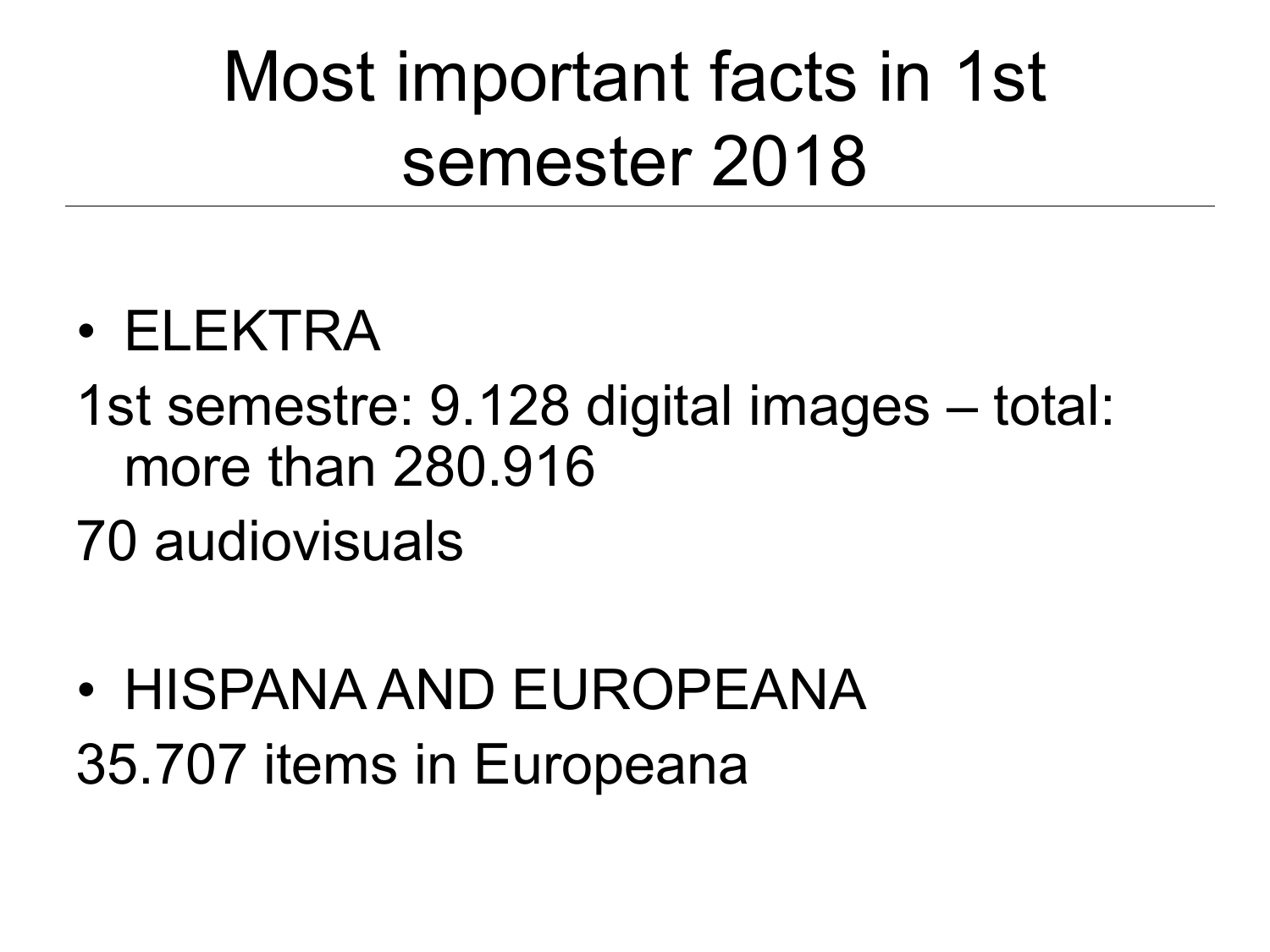### Our founds

- more than 400 books
- 80 specialised magazines
- more than 3.500 newspaper clippings.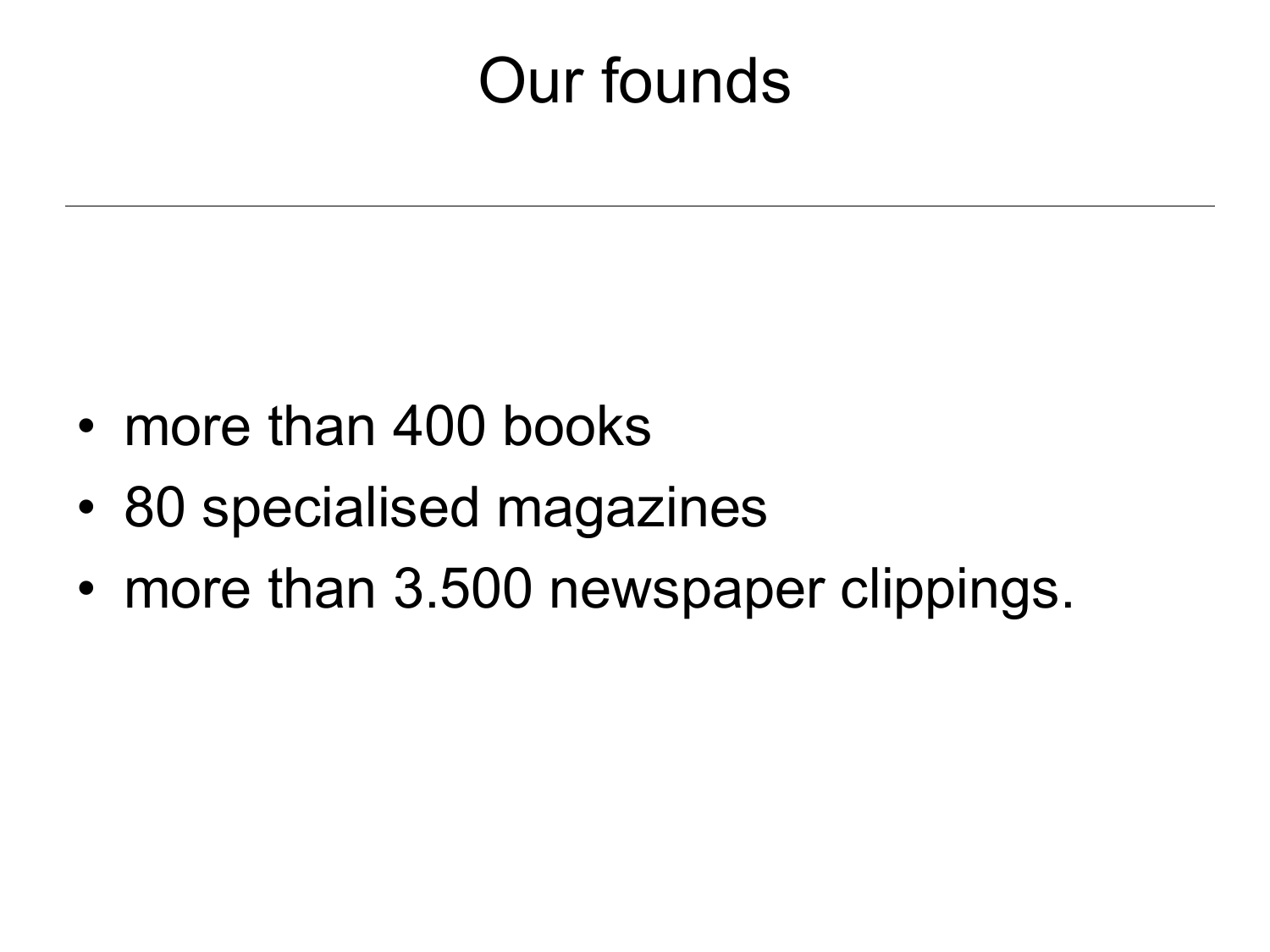#### Our users

- 73 users / day
- 9.247 for the 1st semester
- 10.697 access to our website

Followers:

- Total of 5.768 in Facebook
- 3.898 Twitter
- 1.090 Instagram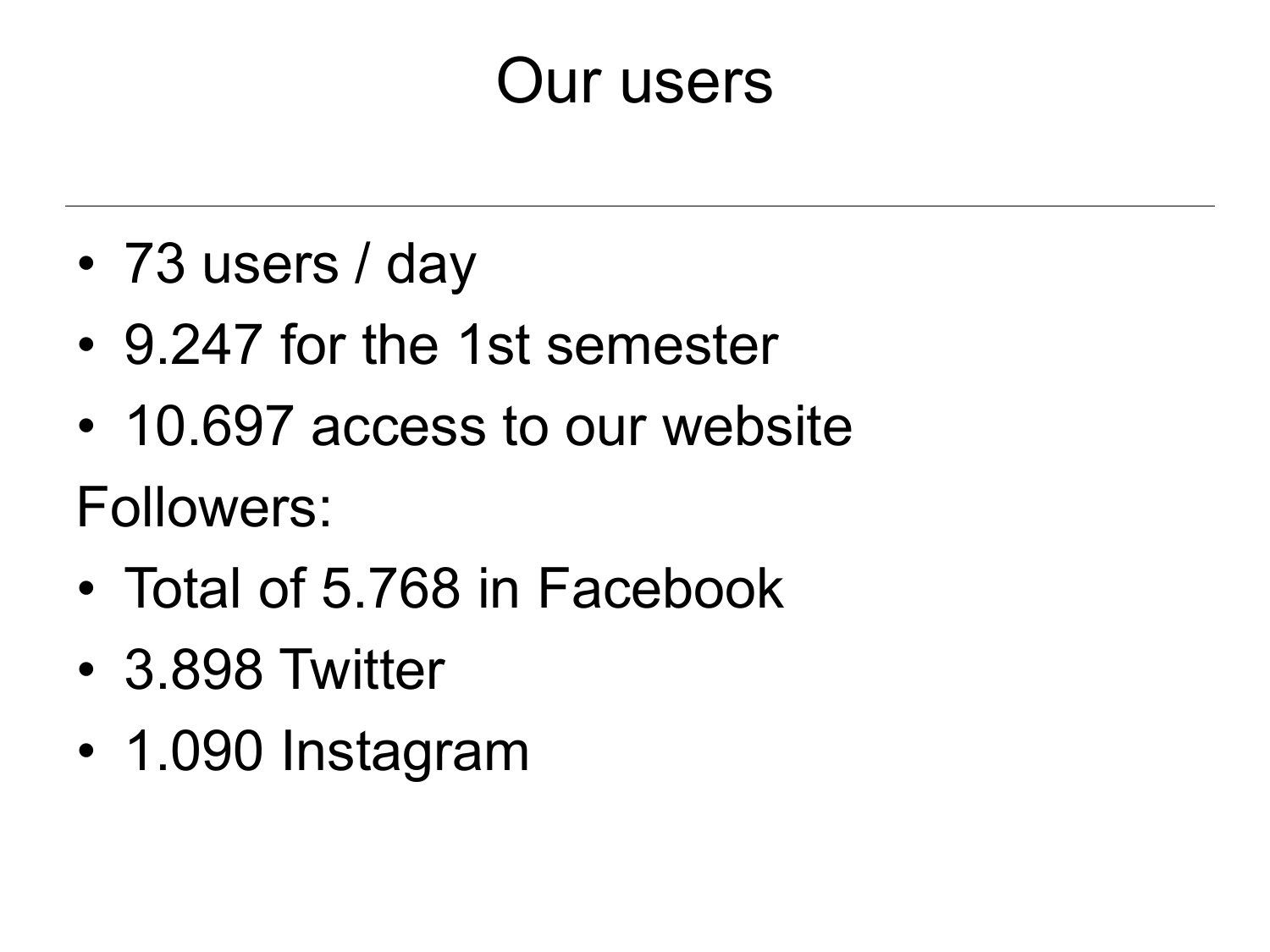## Photograph and filming plan

- 145 photograph reports
- 97 film recordings of performances.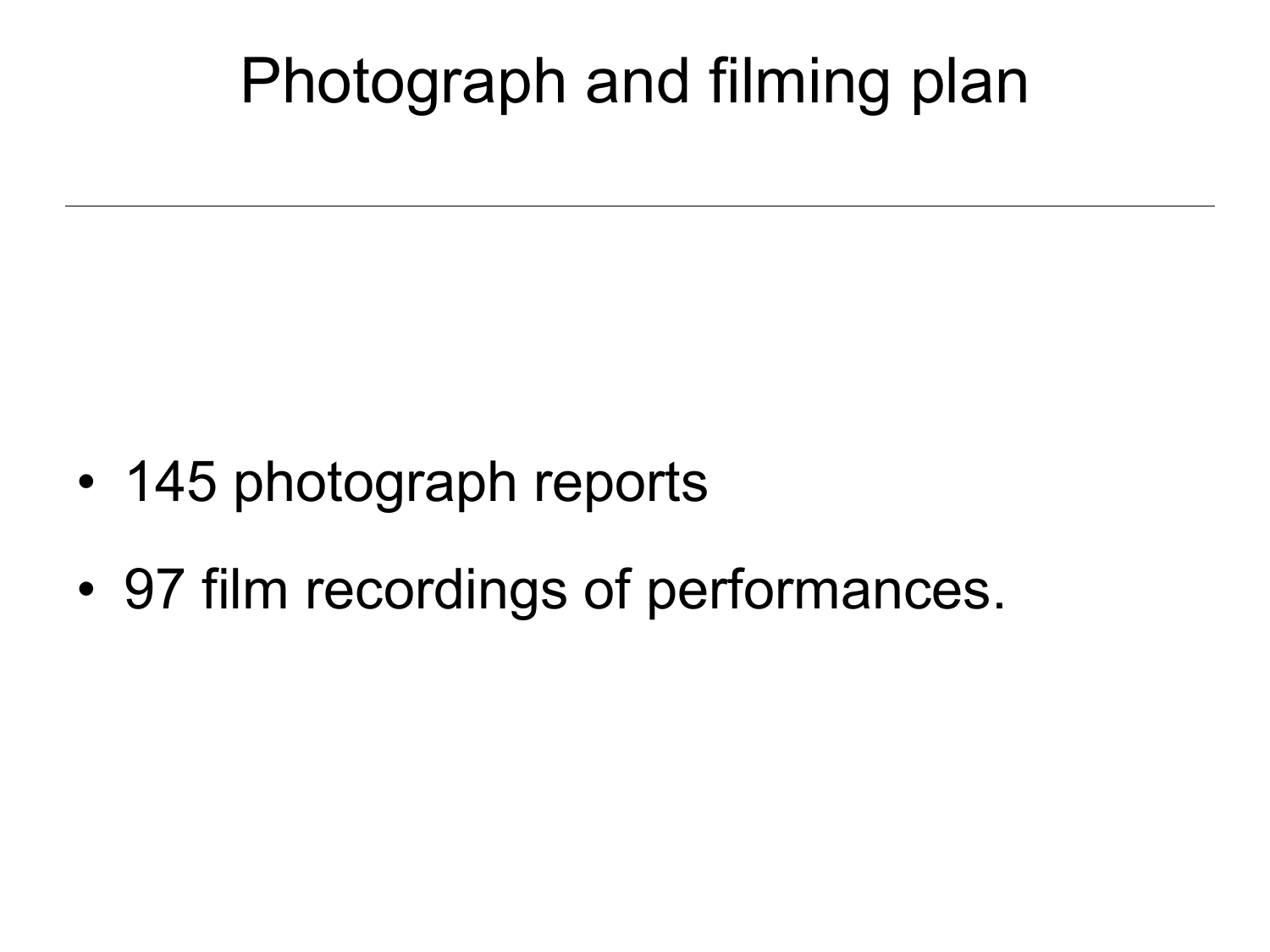# **Training**

- 12 scholarships assistants and researchers
- 2.640 hours of training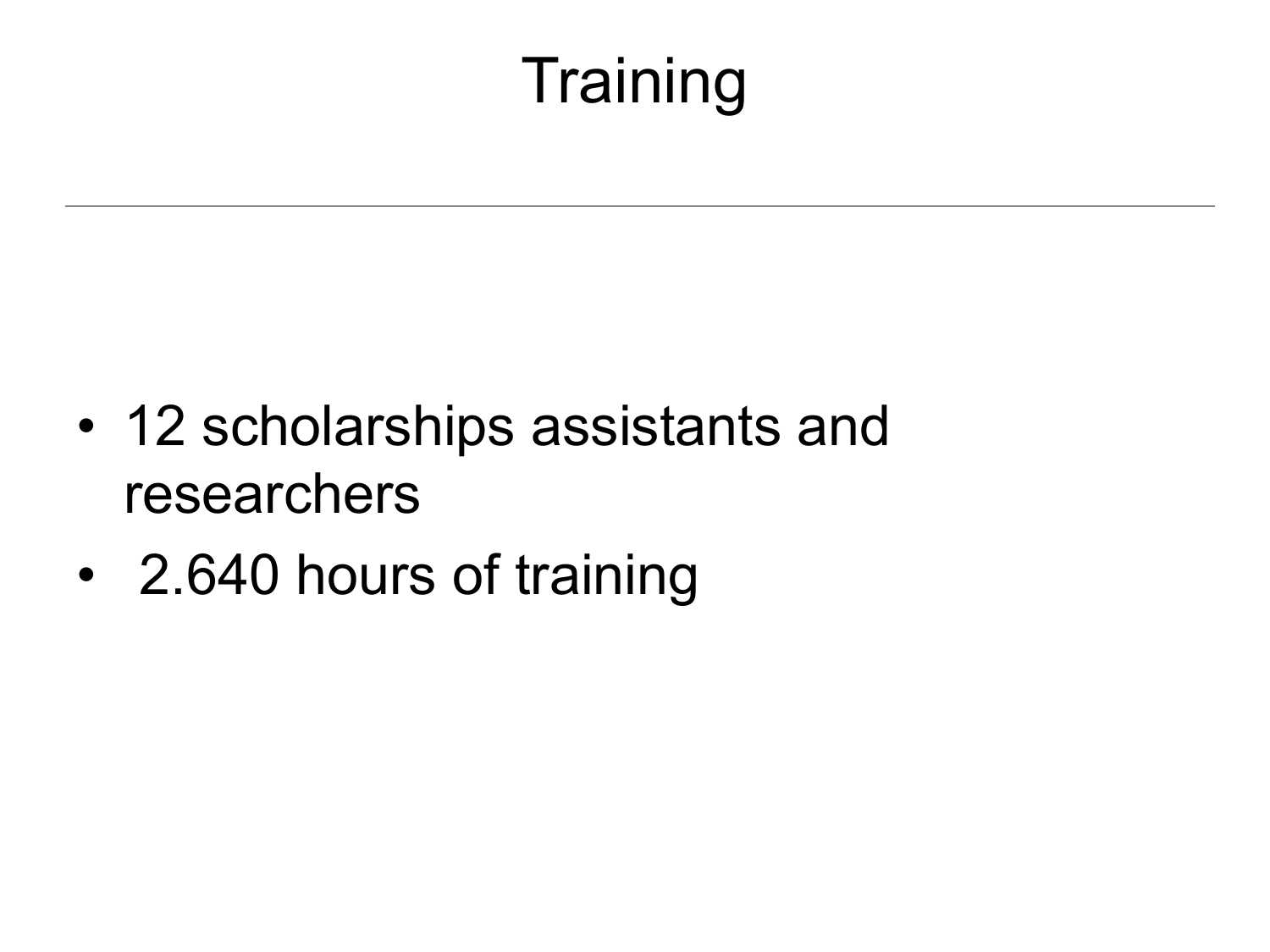Consolidation of our cultural program: #elcentroAescena.

- 38 cultural activities: public of 953 persons (club of drama books reading, presentation of books, small performances of theatre and dance, conferences, workshops, etc.).
- 9 guided visits to our premises.
- 27 cultural activities in other cities of the region with 564 persons attending.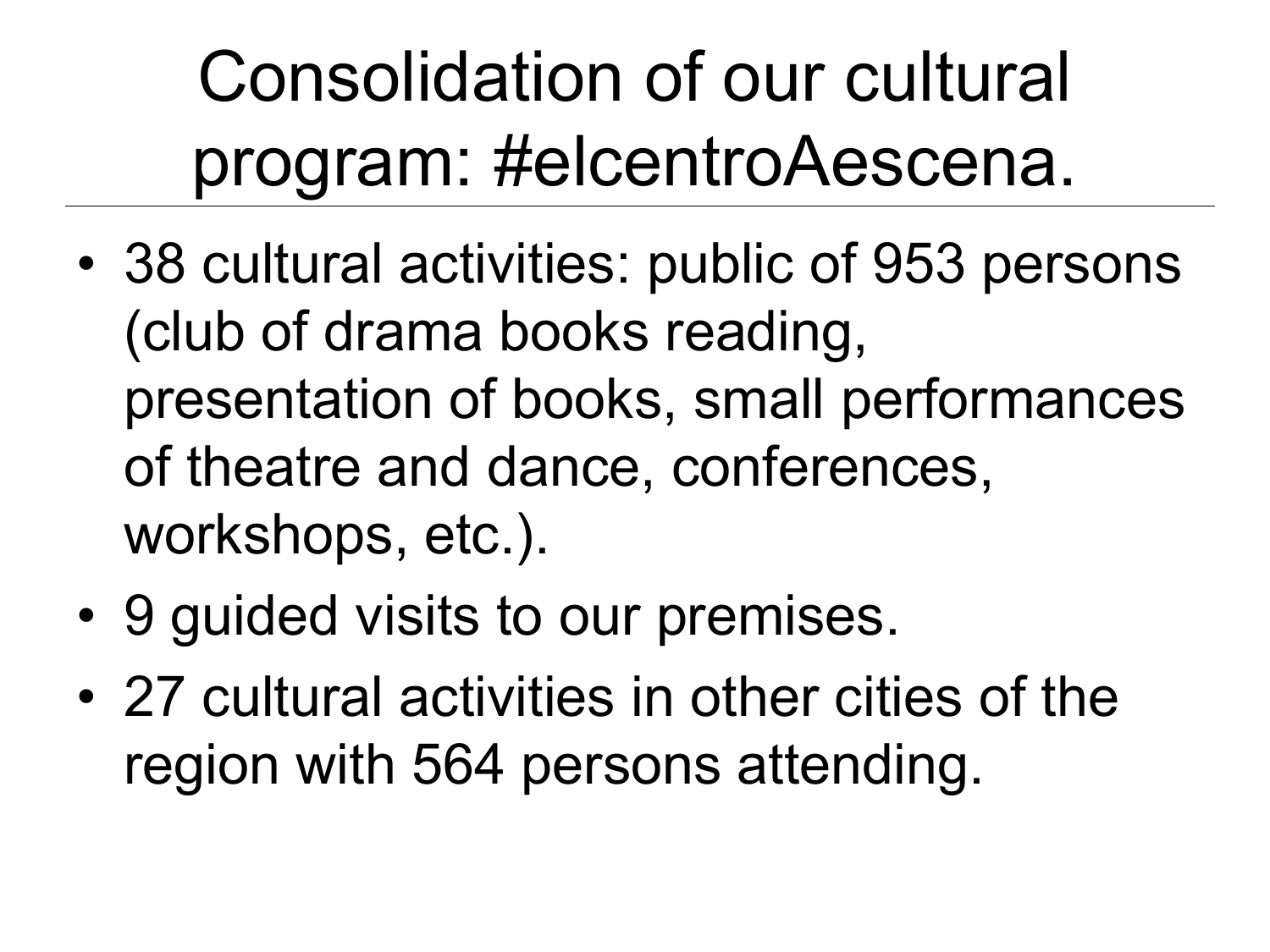## Our exhibitions: 5.953 visitors / 1st semestre





Ammaps

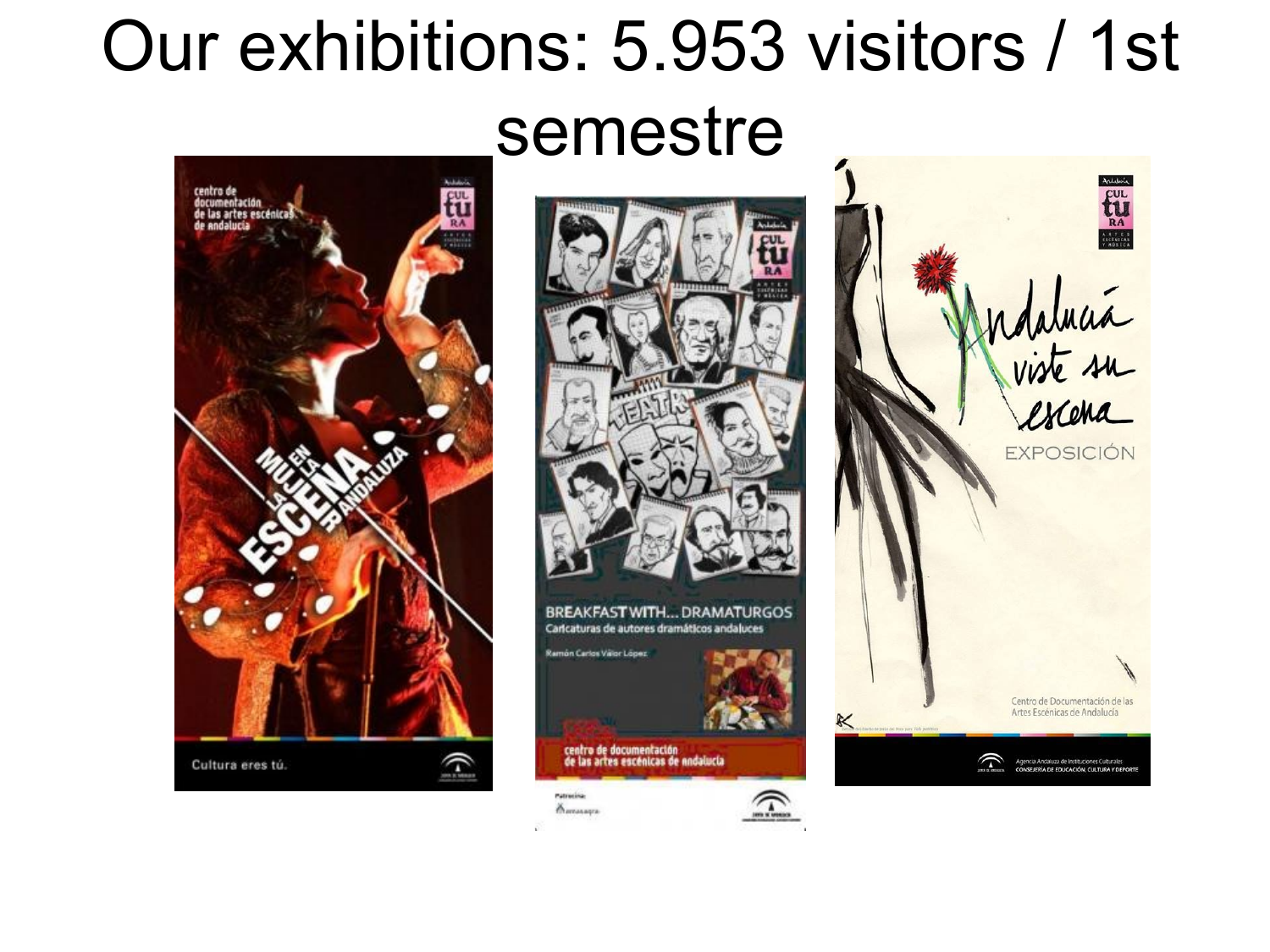#### International activities

- SIBMAS Conference in Paris (June 2018)
- Our Centre = Council member